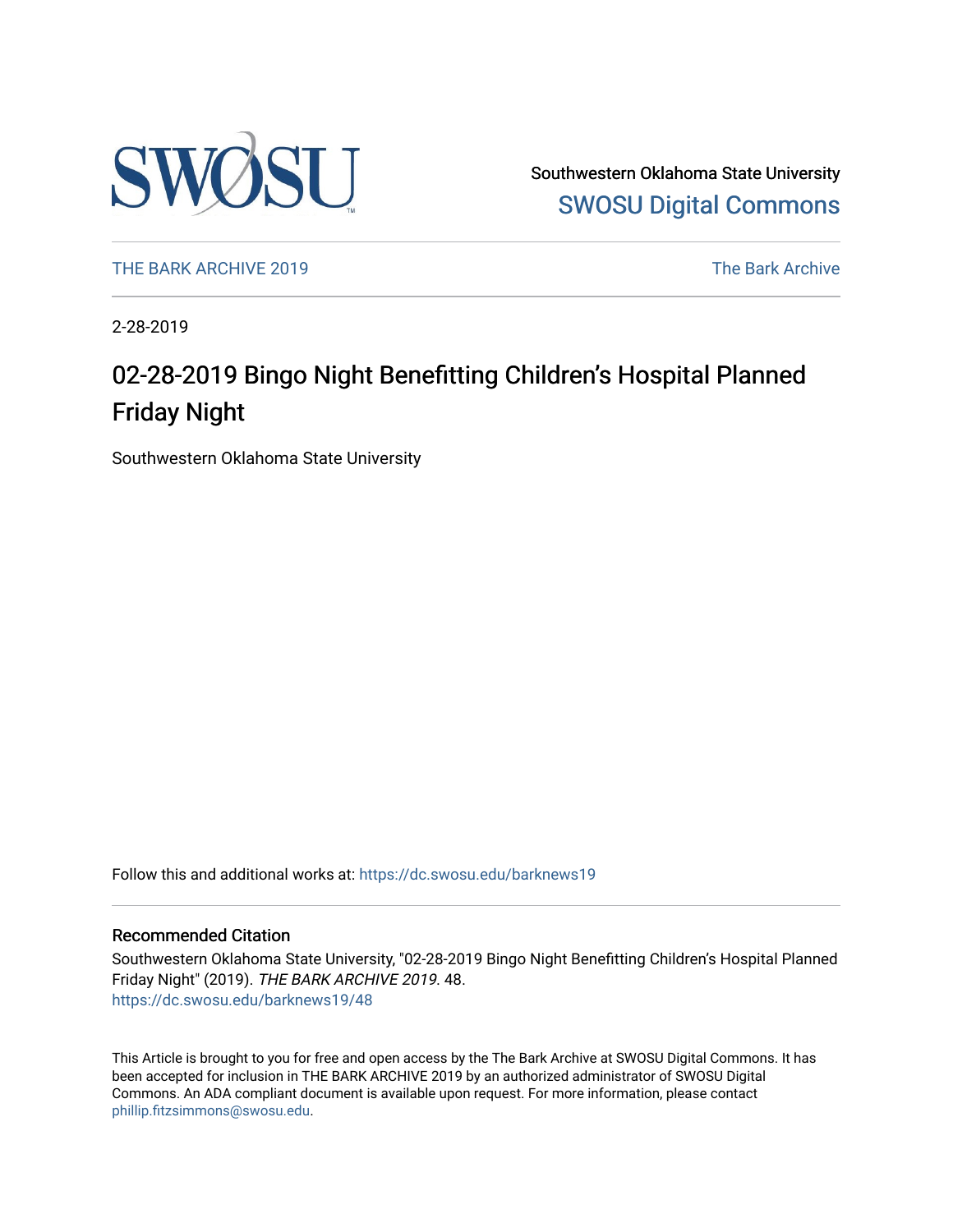

28 February, 2019

# **Bingo Night Benefitting Children's Hospital Planned Friday Night**

Bingo Night is being held Friday, March 1, by Phi Delta Chi pharmacy professional fraternity with proceeds being donated to St. Jude Children's Hospital.

The event being held by the SWOSU fraternity will be held at The Wesley Foundation, across the street west of the Pioneer Cellular Event Center. The bingo event is from 6-8 p.m. and will consist of a baked potato dinner bar for \$5. This includes a meal, bingo, prizes and just overall fun, according to Shawn Bounkhong.

For more information, call Bounkhong at 479.935.6554.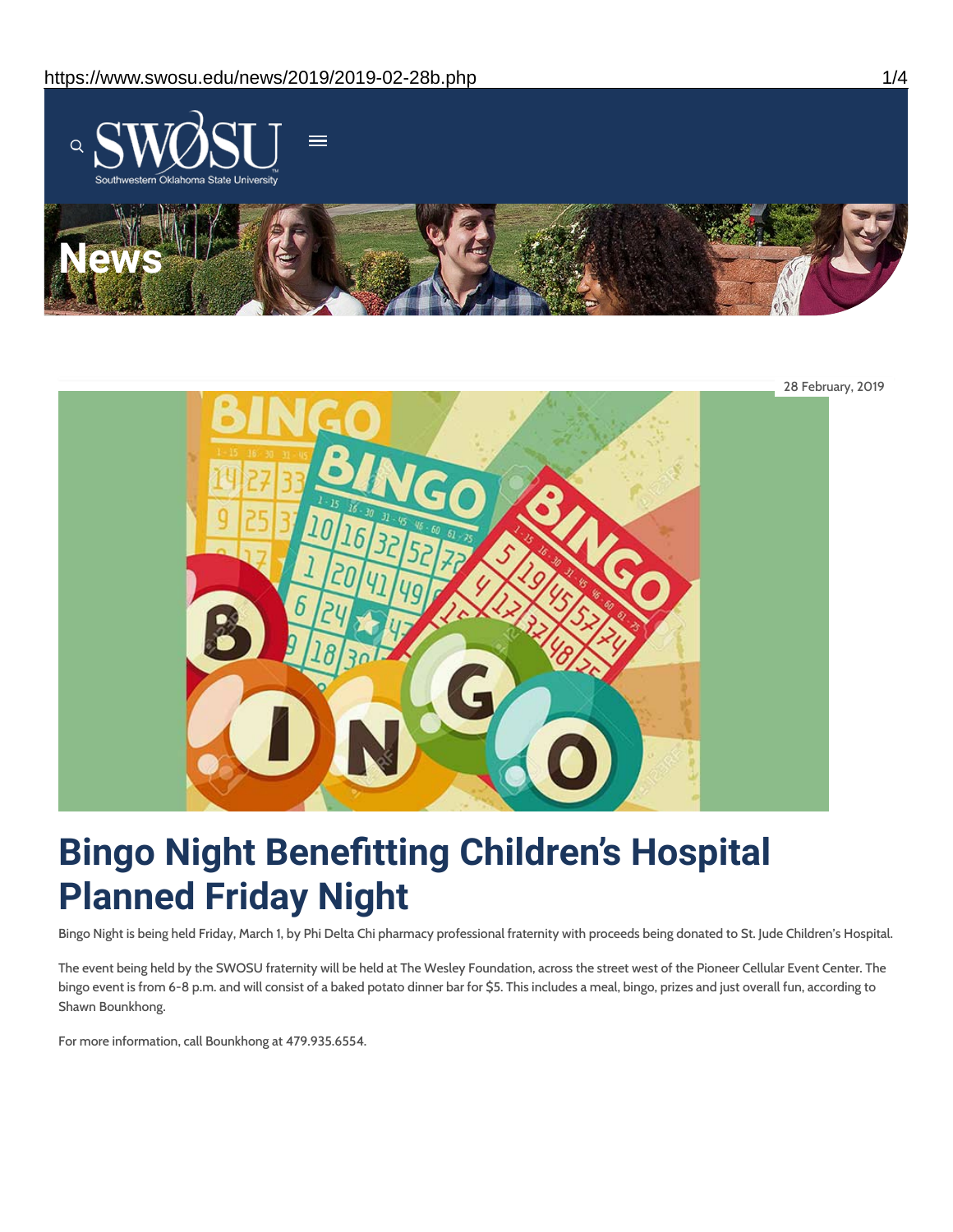| Administration<br>D<br>Alumni and Foundation<br>D<br>Community<br>D<br>Events<br>D | Academics | D |
|------------------------------------------------------------------------------------|-----------|---|
|                                                                                    |           |   |
|                                                                                    |           |   |
|                                                                                    |           |   |
|                                                                                    |           |   |
| <b>Faculty and Staff</b><br>D                                                      |           |   |
| Miscellaneous<br>D                                                                 |           |   |
| Sayre<br>D                                                                         |           |   |
| <b>Students</b><br>D                                                               |           |   |

## **Archive Links**  $2018$  $2019$ [2020](https://www.swosu.edu/news/2020/index.php)  $\bullet$ [Archive](https://dc.swosu.edu/bark/) **Archive Archive Archive Archive Archive** Archive Archive Archive Archive Archive Archive Archive Archive



### Weatherford Campus

100 Campus Drive Weatherford, OK 73096

### Sayre Campus

409 E Mississippi Ave Sayre, OK 73662

Connect to Us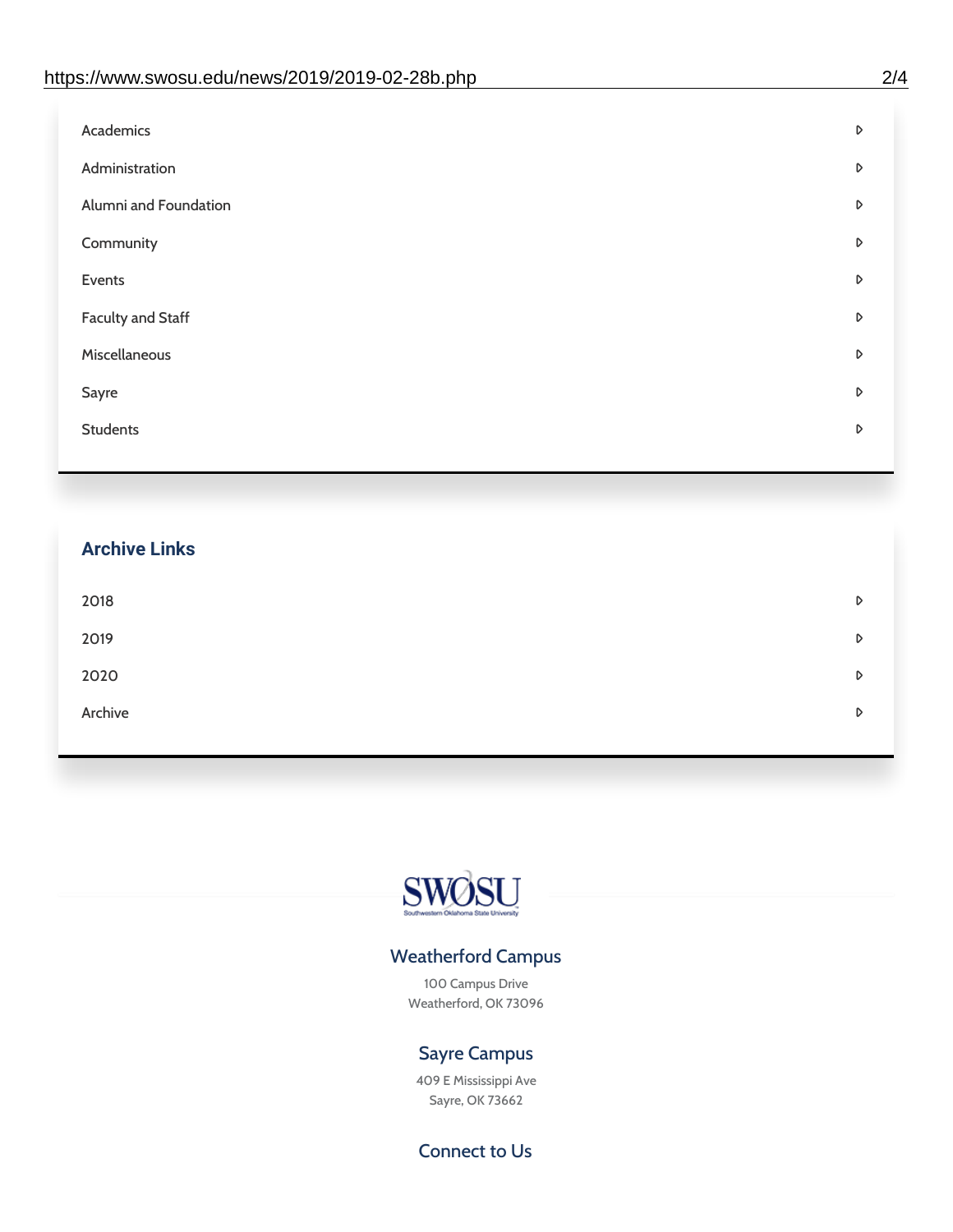千岁回调

Contact [Information](https://www.swosu.edu/about/contact.php) [University/Facility](https://www.swosu.edu/about/operating-hours.php) Hours [Campus](https://map.concept3d.com/?id=768#!ct/10964,10214,10213,10212,10205,10204,10203,10202,10136,10129,10128,0,31226,10130,10201,10641,0) Map

Give to [SWOSU](https://standingfirmly.com/donate)

Shop [SWOSU](https://shopswosu.merchorders.com/)



**[Directory](https://www.swosu.edu/directory/index.php)** 

[Calendar](https://eventpublisher.dudesolutions.com/swosu/)

[Apply](https://www.swosu.edu/admissions/apply-to-swosu.php)

[GoSWOSU](https://qlsso.quicklaunchsso.com/home/1267)

[Jobs@SWOSU](https://swosu.csod.com/ux/ats/careersite/1/home?c=swosu)



Current [Students](https://bulldog.swosu.edu/index.php)

[Faculty](https://bulldog.swosu.edu/faculty-staff/index.php) and Staff

**Enrollment Management** [580.774.3782](tel:5807743782)

> **PR/Marketing** [580.774.3063](tel:5807743063)

**Campus Police** [580.774.3111](tel:5807743111)